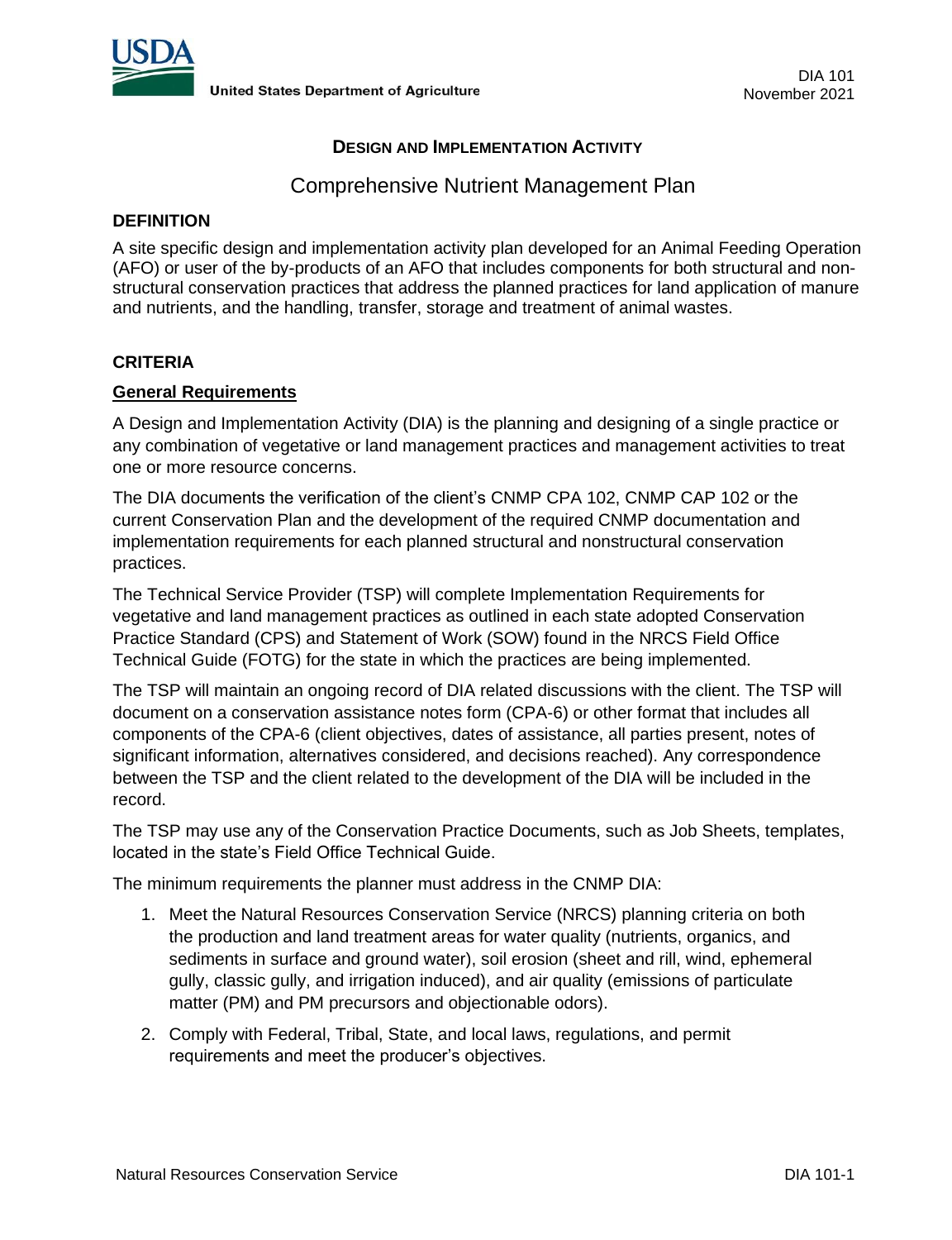- 3. Planned to assist owners/operators in taking voluntary actions to minimize potential pollutants from animal confinement facilities and the land application of manure and organic by-products.
- 4. Document landowner(s) decisions.
- 5. The DIA 101 must be developed by a TSP who meets NRCS Comprehensive Nutrient Management Plan certification requirements.
- 6. The nutrient management plan portion must be developed in accordance with the State Nutrient Management Practice Standard Code 590.

The CNMP CPA and CNMP DIA collectively ensure that the purposes of crop or livestock production and preservation of natural resources (especially the conservation of air quality, soil erosion, and water quality as related to nutrient related impacts) are compatible.

# **Technical & Specific Requirements**

### Planned Conservation Practices on the Farmstead

- 1. Include a summary and conclusion of results and analysis for the evaluation of existing waste handling/storage structures for integrity and capacity. For planned storage facilities, the TSP only needs to gather enough information about the site to indicate that it is at least "feasible" to install the planned storage facility at the location shown on the farm headquarters map. Refer to the Documentation Section for detailed instructions.
- 2. Include a summary and conclusion of results of the NAQSAT air quality assessment if identified in the CAP CNMP, CNMP CPA or conservation plan plus an updated report with conservation practices planned. Refer to the Documentation Section for details.
- 3. Inventory of livestock and manure production, storage and transport may be documented in the CNMP CPA. Confirm inventory information or develop new inventory.
- 4. Design and installation specifications for nonstructural conservation practices that address soil, water and air resource concerns are completed as implementation requirement sheets or job sheets in compliance with the applicable conservation practice as found in the State's Conservation Practice General and Additional Criteria sections.
- 5. Farmstead planned conservation engineering practices may include practices such as Access Road 560, Composting Facility 317, Roofs and Covers 367, or Waste Storage Facility 313. The engineering plans, job sheets, or implementation requirements for future planned practices **are not required to be completed** as part the CNMP DIA but will be developed by the appropriate entity per the schedule of implementation.

#### Planned Conservation Practices on Crop and Pasture (Land Treatment)

1. For all planned vegetative, management, and land treatment conservation practices,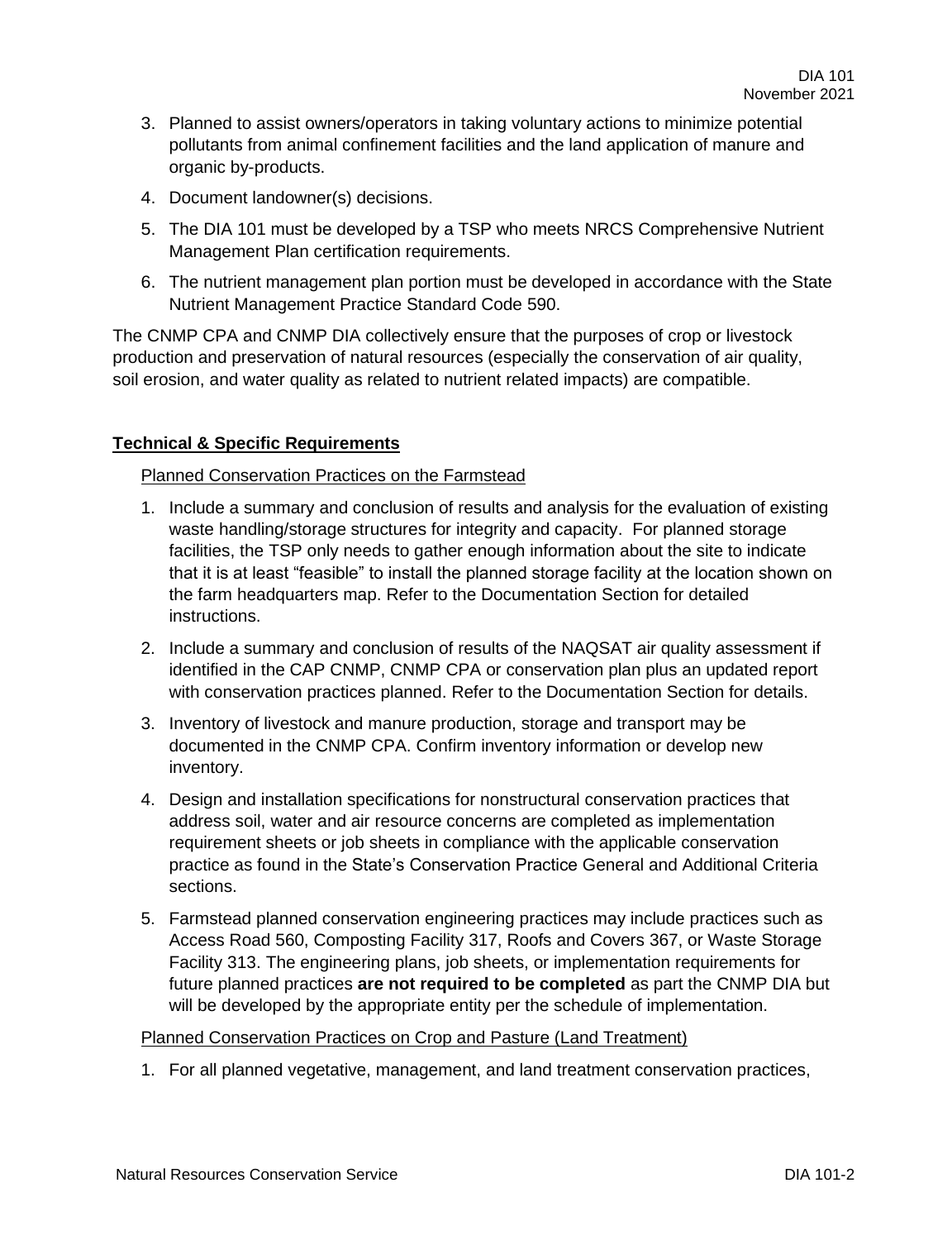complete the installation requirements specific to each field. Site specific instructions are provided as implementation requirements or completed job sheets. Implementation design instructions are established in compliance with the applicable conservation practice as found in the State's Conservation Practice General and Additional Criteria sections. All items listed in the Plans and Specifications and Operation and Maintenance sections of each conservation practice are to be included.

- 2. The CNMP DIA implementation requirements for applicable conservation practices will include the anticipated change (benchmark and alternative) in risk assessment or the mitigation method to manage risk.
- 3. The nutrient management portion of the CNMP DIA must comply with all technical criteria contained in the State's approved Nutrient Management 590 and address the use and management of all nutrients applied on agricultural lands from any available nutrient source (animal manure, wastewater, commercial fertilizers, crop residues, legume credits, irrigation water, organic by-products, etc.). All items listed in the Plans and Specifications and Operation and Maintenance sections of Nutrient Management 590 must be included.
- 4. Engineering plans, job sheets, or implementation requirements for future planned practices are not required to be completed as part the CNMP DIA but will be developed by the appropriate entity per the schedule of implementation.

# **DELIVERABLES**

**1.** Two copies (hardcopy or electronic) of the plan must be developed—one for the client and one for the NRCS field office. At the client's request, Technical Service Provider (TSP) can deliver NRCS's copy to the NRCS Field Office. The CNMP DIA must include all items identified herein. An additional electronic copy of the plan should also be uploaded to NRCS Registry (if using MMP, include the ".nat-cnmp.doc" and the .mmp file).

# **2. Cover Page**

Cover page reporting the technical services provided by the TSP. Cover page(s) must include the following:

- a. Client information: Name, farm bill program, contract number, and contract item number.
- b. TSP information: name, address, phone number, email, TSP number, TSP expiration date; and county of service.
- c. Farm identification:
	- i. Farm name, owner name, street address, and county/state.
	- ii. Primary phone number of the client.
	- **iii. List of all practice and/or scenario designs included in this plan.**
- d. Statement by TSP that services provided:
	- i. Comply with all applicable Federal, State, Tribal, and local laws and requirements.
	- ii. Meet applicable NRCS standards, specifications, and program requirements.
	- iii. Are consistent with the conservation program goals and objectives for which the program contract was entered into by the client.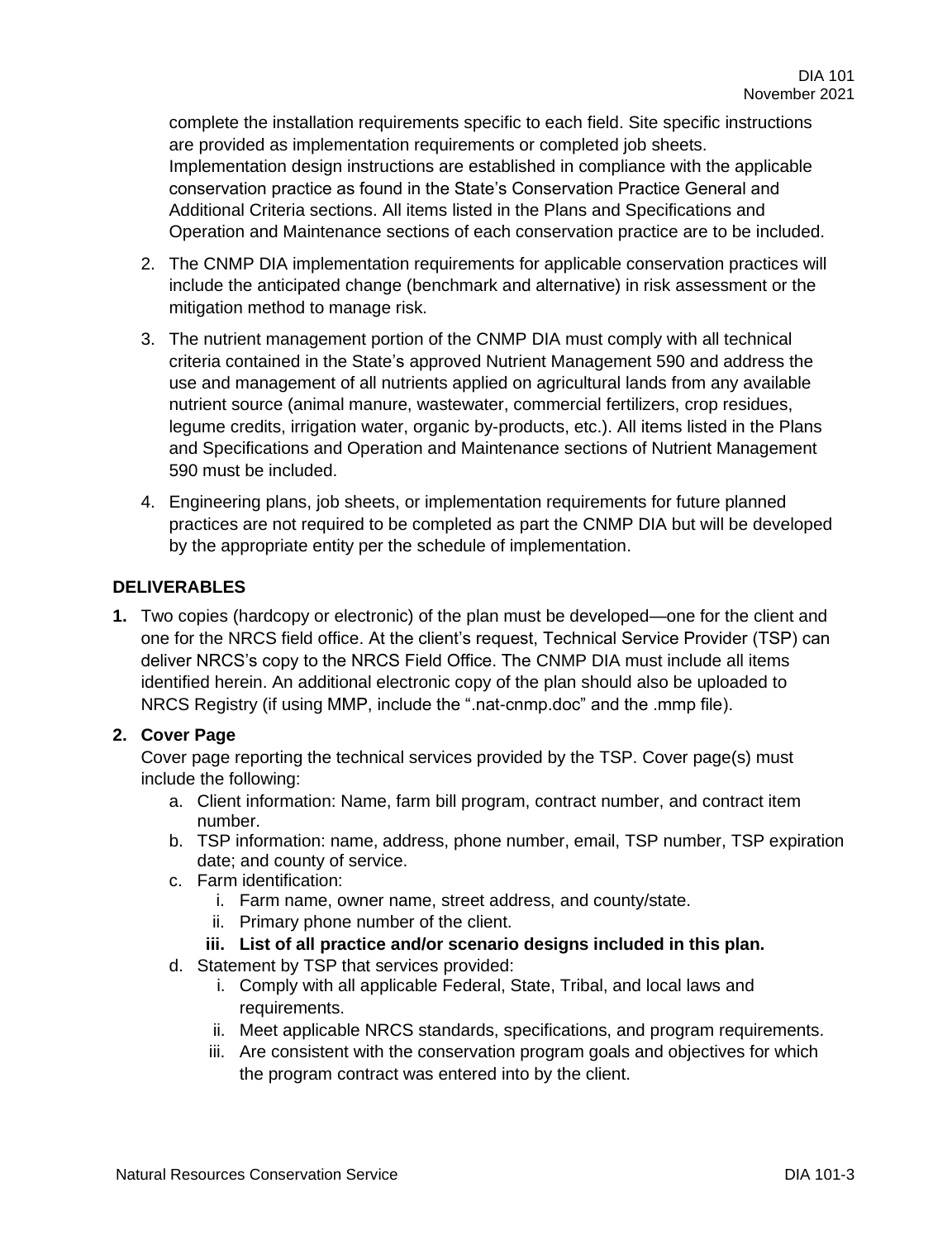- iv. Incorporate alternatives that are both cost effective and appropriate to address the resource issues.
- e. TSP certification statement: signature and date.
- f. Client acceptance statement:
	- i. A statement that the plans and specifications adequately represent existing conditions and the selected preliminary design alternatives, and the client understands and will abide with the operation and maintenance plans.
	- ii. Signature of the client and date the client received the plans.
- g. Block for NRCS reviewer acceptance (to be completed by NRCS).

### **3. Conservation Assistance Notes and Correspondence**

- a. Conservation Assistance Notes (NRCS-CPA-6) or other format that includes all components of the CPA-6.
	- i. Document the client's objectives.
	- ii. Document each interaction with the client, include notes and results of that interaction, date, and initials of the TSP.
	- iii. Document each site visit, activity in the field, results of each site visit, all parties present, date, and initials of the TSP.
- b. Any correspondence between the TSP and the client relating to the development of the DIA.

# **4. Maps**

- a. Maps developed from the CNMP CPA 102 can be used for the CNMP DIA 101 if available or include new maps to include but not limited to:
	- i. General location map of the implementation areas showing access roads to the location.
	- ii. Conservation Plan map (this may consist of several maps to account for the entire implementation area). This map may be obtained from the client.
	- iii. Other maps, as needed, with appropriate interpretations and as described in the General Requirements section.
- b. At a minimum, all maps developed for the DIA will include:
	- i. Title block showing:
		- Map title.
		- Client's name (individual or business).
		- Prepared with assistance from USDA NRCS.
		- Assisted By [TSP planner's name].
		- Name of applicable conservation district, county, and State.
		- Date prepared.
	- ii. Map scale.
	- iii. Information needed to locate the implementation area, such as geographic coordinates, public land survey coordinates, etc.
	- iv. North arrow.
	- v. Appropriate map symbols and a map symbol legend on the map or as an attachment.

# **5. Documentation**

1. All items listed in the Plans and Specifications and Operation and Maintenance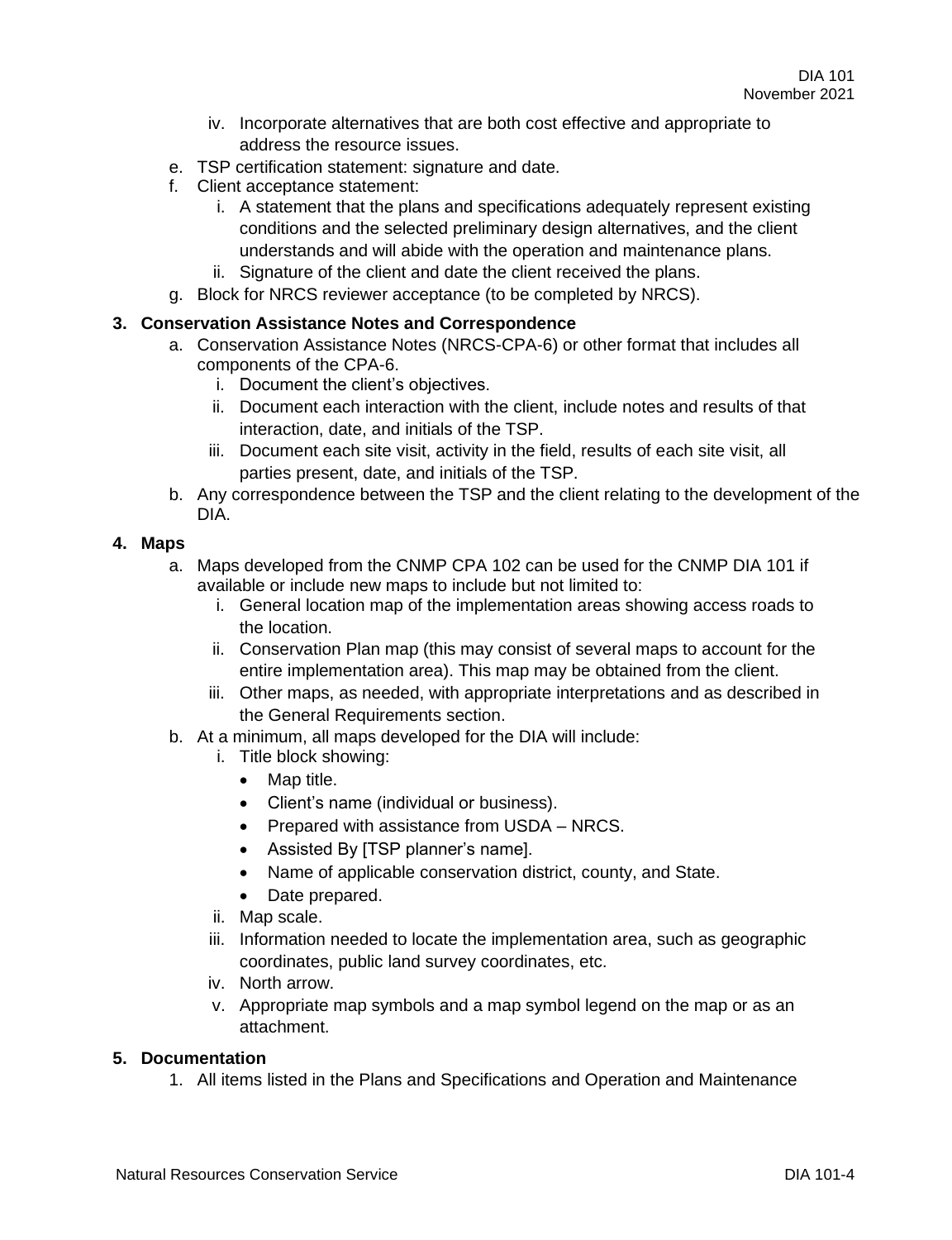sections of each conservation practice are to be included.

- 2. The TSP shall provide the following records to the NRCS office to be retained in the client case file:
	- a. Printed and electronic copy of the complete CNMP document;
	- b. CNMP electronic document file (if using MMP, include the ".nat-cnmp.doc" file);
	- c. Nutrient Management planning tool plan electronic file (if using MMP, include the ".mmp" files); all electronic files or PDF files (if electronic files are not available) used for design and nutrient management planning.
- 3. Forms and worksheets used in documenting planned alternatives.
- 4. Inventory and analysis information, (this would include all resource concern assessments):
	- a. Test data results from soil and manure analysis.
	- b. Erosion, N leaching index, P Index, water quality assessments, air quality site assessment, livestock inventory, manure/waste estimated production, manure imports/exports, manure storage, irrigation assessments.
	- c. Evaluation of existing waste handling/storage structures for integrity and capacity, site feasibility data if needed (such as topographic survey, soil boring or flood zone information.) Where the assistance of a licensed engineer was required for inventory, assessments, plans, etc. shall be signed by the respective licensed engineer.
- 5. Current and/or planned plant production sequence or crop rotation.
- 6. Planned crops and realistic yield goals for the crops.
- 7. Complete nutrient budget, including both field and plan nutrient balance for nitrogen, phosphorus, and potassium for the plant production sequence or crop rotation.
- 8. Odors from manure applications will be controlled. Document headquarter odor control practices (existing or planned) based on NAQSAT. Document manure application management to reduce odor risk in fields such as:
	- a. Spreading during times when neighbors may be spending time outside such as on holidays or weekends will be avoided.
	- b. Spreading during hot humid days when the air is heavy and still will be avoided as much as possible.
	- c. Surface applied manure will be incorporated immediately or at least within 48 hours of application when possible.
	- d. Time applications of manure and incorporation to minimize losses of ammonia and nitrogen.
- 9. Listing and quantification of all nutrient sources, fertilizer recommendations, planned nutrient applications and form.
- 10. If, applicable, photographs, audio and video files or digital files of these type of documents.
- 11. Other appropriate supporting documents and local or state required documentation.
- 12. Engineering Notes, if applicable.
- 13. Record-keeping forms and guidance, as appropriate.
- 14. Notes and computations to support all practice design documentation—for computations requiring an engineer's license, the computations are to be signed by the respective licensed engineer.
- 15. All electronic files or PDF files (if electronic files are not available) used for design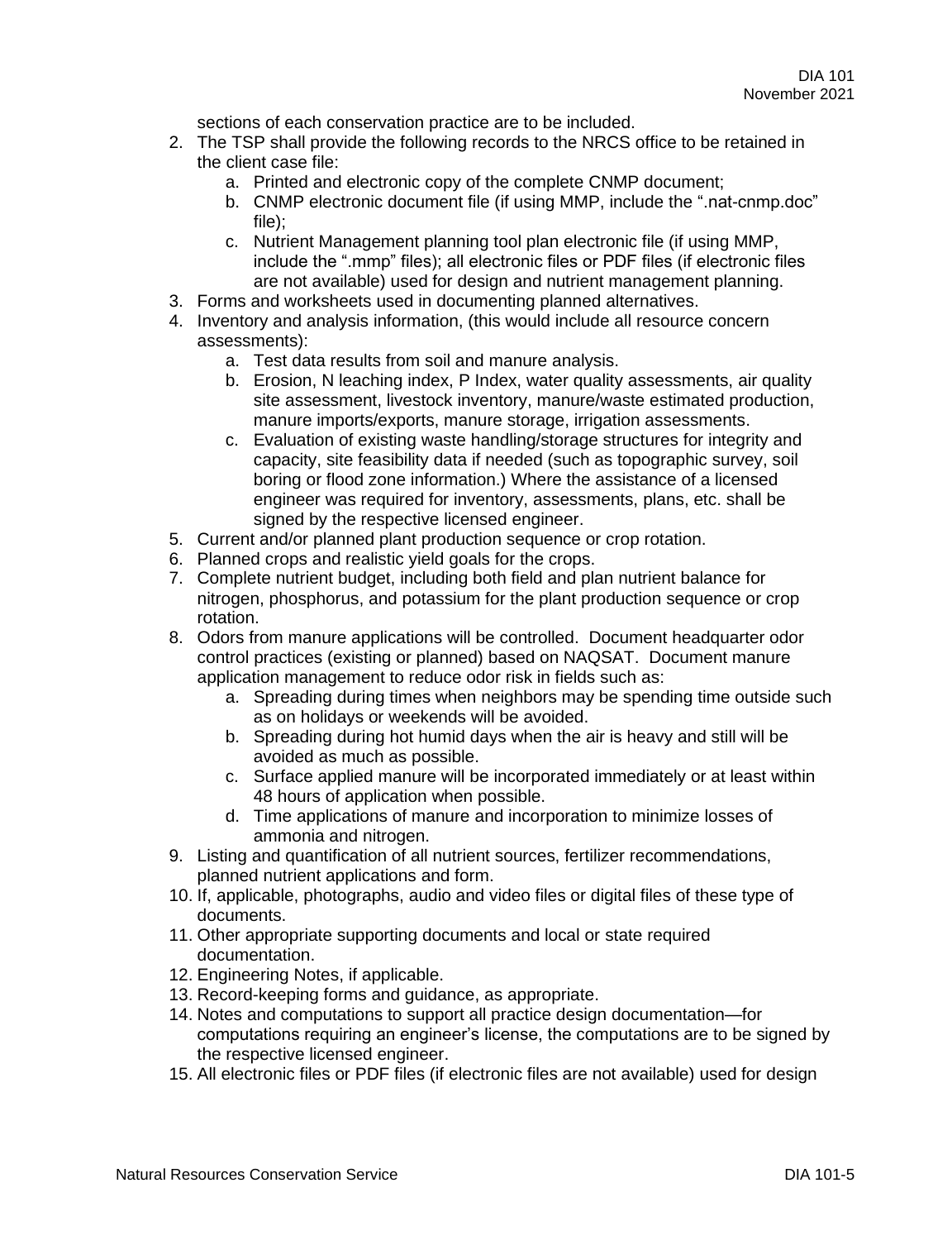and nutrient management planning.

### **6. Implementation Requirements**

- 1. Develop written Implementation Requirements for each planned (non-engineering) conservation practice, including facilitating practices.
	- a. Include, as a minimum, all items listed in each CPS "Plans and Specifications" section.
	- b. Include both visual / photographic and narrative descriptions of the work. Provide descriptive information on the quality of the work to be completed and the quantities of all materials required for completion of the work.
	- c. A location map, plan view and written information are required. These items may be included in a single document where all specification information is included on the plans, or in multiple documents where the specifications are independent of the plans.
- 2. Prepare an operation and maintenance plan for each design that the client will use after implementation of the practices are complete. Include, as a minimum, all items listed in each CPS "Operation and Maintenance" section.
- 3. Planned Storage Feasibility.
	- a. The TSP only needs to gather enough information about the site to indicate that it is at least "feasible" to install the planned storage facility at the location shown on the farm headquarters map.
	- b. At the minimum at least one subsurface test hole, pit, or boring at the proposed site showing that there is no bedrock to a depth of at least 10 feet and there is no seasonal high water table to a depth of at least 12 feet (note that the Waste Storage Facility (313) practice standard requires seasonal high water tables be at least 2 feet below the design bottom elevation for pond-type storage facilities).
		- i. Document the soil observed by describing its color and texture. It is recommended to identify the soils encountered using the unified soil classification system.
		- ii. Provide two distance measurements from one identified point so that the location of the soil boring or hole can be located by the designer at a later date. This must be documented on the site map.
		- iii. If there is a perched seasonal high water table, show evidence that there is a way to drain this water table that would allow the installation of the planned storage facility.
		- iv. Determine distance from all wells to the proposed site. Provide description of specific corrective actions to be taken if state setbacks and other requirements are not met. Use state specific worksheets as available.
		- v. Review the State's practice standard for site limitations and separation distances. These factors must be addressed as part of the site suitability.
	- c. A subsurface investigation is needed for a planned above ground waste storage facility to ensure there is buildable soils at the planned site. Site suitability for above ground systems would include:
		- i. Conduct a soils investigation a minimum of 2 feet deep below the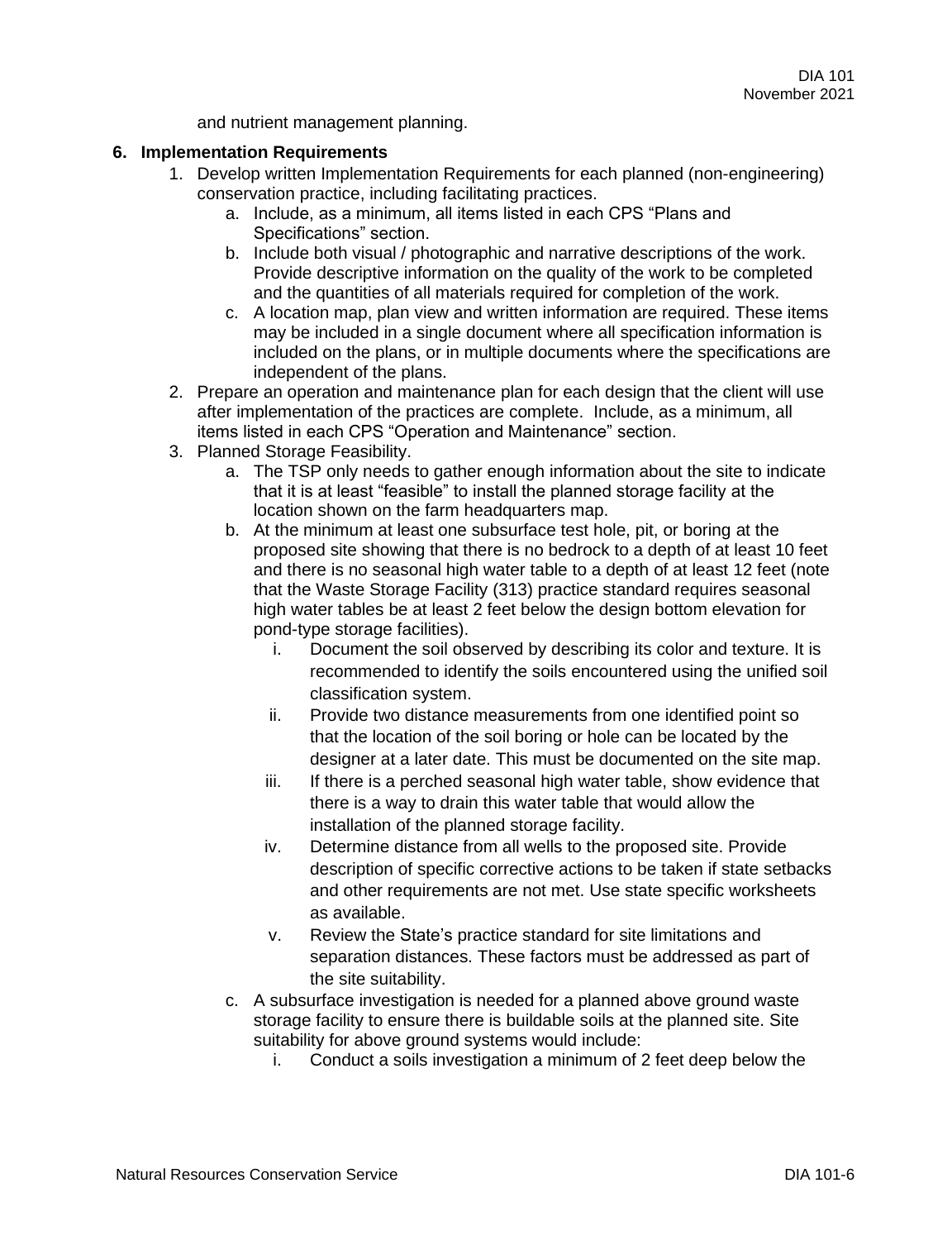planned bottom elevation.

- ii. Document if any perched or seasonal high-water table indicators were encountered.
- iii. Provide two distance measurements from one identified point so that the location of the soil boring or hole can be located by the designer at a later date. This must be documented on the site map.
- iv. Document the soil observed by describing its color and texture. It is recommended to identify the soils encountered using the unified soil classification system.

Note: Subsurface investigations shall only be performed by qualified individuals. The CNMP DIA should not include all the subsurface investigations needed for the design of a storage facility. The TSP does not need to identify the type of liner for the storage facility unless that decision is needed to document the suitability of the site; e.g., if a flexible membrane liner is needed to meet minimum requirements, then that must be stated in the CNMP DIA.

4. Evaluation of Existing Storage Facility.

An on-site investigation shall be made to determine whether or not an existing component is in good operating condition. The thoroughness of inspection should be in proportion to the risk associated with failure of the component. If the evaluation shows the storage is not acceptable, stop here with the assessment and develop plans for taking corrective action to repair, decommission, and/or replace the storage.

- a. State whether the existing components may be included as part of a CNMP DIA only when ALL of the following are met:
	- i. The existing component is consistent with the safety guidance of the CNMP.
	- ii. An investigation/inspection of the existing component indicates it is in good operating condition, based on observable and/or measurable features and conditions.
	- iii. The failure of an existing component will not impair the structural integrity or operation of new components.
	- iv. The existing component can be managed as part of the CNMP.
	- v. State the corrective action needed to repair or replace the existing component or decommissioning. The planned date for the corrective action must be included in the Schedule of Implementation.
	- vi. The evaluation of existing component documentation needs to be signed and dated by the person or persons performing the evaluation.
- b. Provide a statement concluding if the existing components can function as part of the planned system.

#### **REFERENCES**

• USDA Natural Resources Conservation Service. National Planning Procedures Handbook.